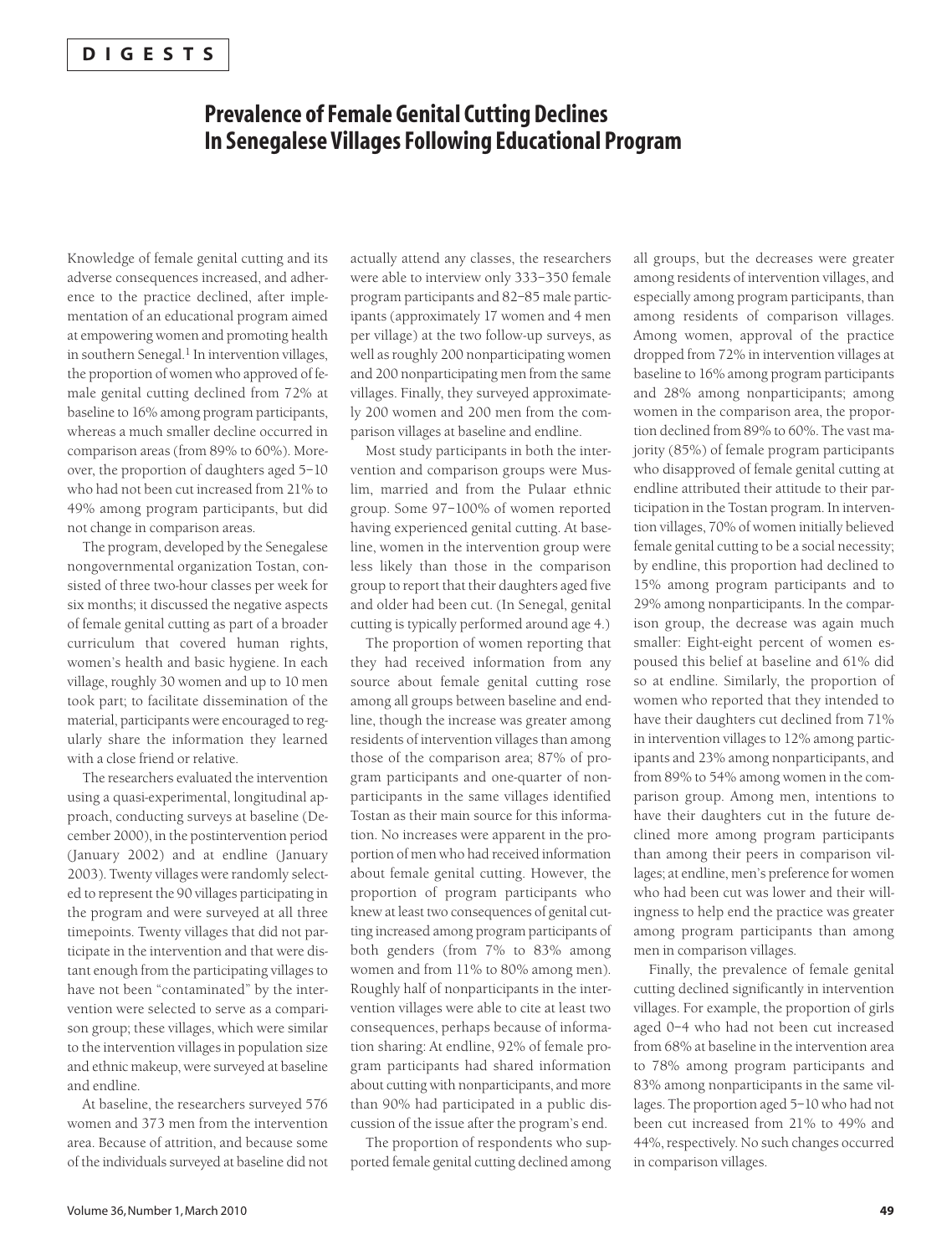#### *Digests*

The researchers conclude that the Tostan program changed attitudes about female genital cutting and helped reduce the practice in participating villages. Further, the findings suggest that the effectiveness of the program was magnified through successful dissemination of information through social networks in intervention villages. In fact, according to the researchers, the attitudinal and behavioral changes achieved as a result of the program contributed to a mass public declaration against female genital cutting in 2002. They posit that "education, when appropriately organized and presented within a wider process of social mobilization, can be a powerful and effective means for facilitating rapid change in long-standing harmful traditional behaviors."*—H. Ball*

#### **REFERENCE**

**1.** Diop NJ and Askew I, The effectiveness of a community-based education program on abandoning female genital mutilation/cutting in Senegal, *Studies in Family Planning,* 2009, 40(4):307–318.

## **Ugandan Trial Suggests Home-Based HIV Care Is Effective and Reduces Costs**

For Ugandans whose access to HIV care is compromised by poverty or lack of transportation, receiving HIV treatment at home may be a viable alternative to visiting a facility for services.<sup>1</sup> In a four-year trial conducted in southeastern Uganda, the mortality rate among patients who received home-based care was the same as that among patients who received standard clinic care (14%), and about two-thirds of patients in each group had undetectable plasma viral loads at the end of the trial. Moreover, home-based care resulted in lower costs for patients (mostly due to reduced transportation and child-care costs) and for the health service.

Because the number of qualified medical staff in Uganda and some other parts of Africa is insufficient to serve the HIV-positive population, especially in poor areas, and because previously studied off-site care programs relied on nurses or clinic staff, researchers conducted a trial comparing an HIV clinic's services with a home-based treatment program that used fieldworkers who underwent a month of training in providing antiretroviral therapy. The researchers divided the area served by the clinic into nine strata and 44

clusters according to HIV prevalence, proportion of urban residents and distance from the clinic, and in each stratum the clusters were randomly assigned to home-based care or clinic-based care.

Patients were eligible for the trial if they were 18 or older, had stage 3 or 4 HIV (according to World Health Organization criteria) or a CD4 cell count below 200 cells per ml (the threshold for an AIDS diagnosis) and had started antiretroviral treatment at the clinic between February 2005 and December 2006. Eligible patients who declined to participate, or who withdrew after the trial started, received facility-based care. The final sample consisted of 594 persons with HIV in the clinic-based care group and 859 in the homebased treatment group. In both groups, the majority of patients were women (68–73%) and nearly two-thirds were widowed, divorced or separated (62–64%). Almost all were at an advanced clinical stage (the median baseline CD4 count was about 100 cells per ml) and needed transportation to visit the clinic (95–96%).

Each month, field officers brought medication to patients in the home-care group and used checklists to assess their condition; nurses saw patients in the clinic-care group when they came for medication. In both groups, patients received antiretroviral therapy and were referred to a clinic doctor as needed; all patients could visit the clinic any time they felt ill or after they missed a home visit or clinic appointment. In addition, two months after the start of therapy and at least once every six months thereafter, patients visited the clinic for a medical evaluation, including CD4 cell count, and were interviewed about their adherence to their medication. The trial ended in January 2009.

Patient outcomes for the two treatment programs were essentially equivalent. For example, among patients with undetectable viral loads at six months who remained in the trial beyond a year, the proportion who had an elevated plasma viral RNA load (more than 500 copies per ml) was statistically identical in the two groups (16–17%), as were the proportions who died (14%) or were admitted to a hospital at least once (11–13%) by the end of the trial; 11% of patients in each group died within the first year. At their final follow-up, eight in 10 patients had CD4 cell counts above 200 cells per ml and 63–66% had undetectable plasma viral loads. Adherence to assigned treatment programs was high in

both groups: At scheduled follow-up visits, 91–94% of patients said they had followed their medication regimen completely during the past month.

The investigators used clinic records and patient questionnaires to assess the costs of treatment (in 2008 US\$) to patients (including transportation fees, lost work time and child-care costs) and the health service (including staff time, transportation, lab fees, medication and administrative overhead). The home-based care program saved the clinic \$45 per patient annually: The average cost was \$793, compared with \$838 for clinicbased care. Patients had similar savings: The average annual cost of home-based care was \$18, compared with \$54 for clinic-based care.

Overall, the findings attest to the efficacy of home-based treatment, the researchers conclude, noting that mortality and virological failure rates in both treatment groups were comparable to those in similar studies conducted elsewhere in Africa. Moreover, they suggest that in addition to saving considerable time and money, home-based care programs "could enable improved and equitable access to HIV treatment" by increasing continuity of care, reducing HIV stigma and establishing "trust … between patients and the community."

*—S. Ramashwar*

#### **REFERENCE**

**1.** Jaffar S et al., Rates of virological failure in patients treated in a home-based versus a facility-based HIV-care model in Jinja, southeast Uganda: a cluster-randomised equivalence trial, *Lancet,* 2009, 374(9707):2080–2089.

# **Intimate Partner Violence Against Mothers Associated With Child Death in India**

Mortality is elevated among infants and young children of mothers who have experienced intimate partner violence, according to a study conducted in India.<sup>1</sup> Mothers' experiences of physical intimate partner violence were associated with an increased risk of mortality among children aged 60 months or younger (risk ratio, 1.2), including both infants younger than 12 months (1.2) and children aged 12–60 months (1.3). In addition, sexual and psychological abuse by an intimate partner were each associated with death among infants (1.4 and 1.3, respectively).

The data came from the 2005–2006 Indian National Family Health Survey, a national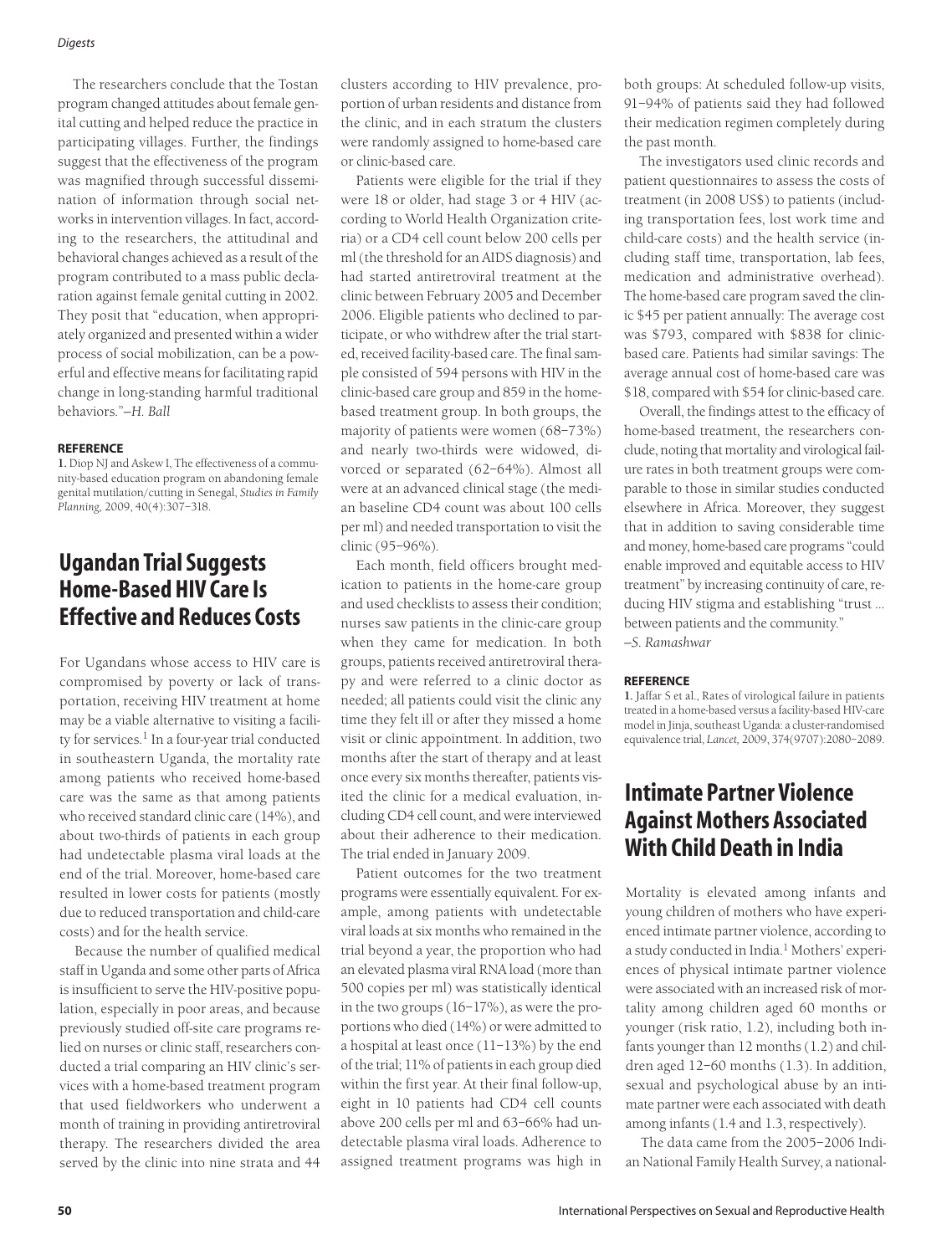ly representative household-based study. The researchers analyzed survey responses from married women aged 15–49 who had had a singleton live birth in the past 60 months. Women were asked about a wide range of social, demographic and other characteristics, including their age, employment, wealth, caste, religion, age at delivery and degree of autonomy (whether they participated in decisions about obtaining health care, making household purchases, making large purchases and visiting relatives). They were also asked about their children's characteristics, including age, gender, birth order and age at death (if applicable). In addition, respondents reported their experiences with three types of abuse by intimate partners. Physical violence was defined as having ever been pushed, shaken, slapped, punched, hit with a fist or object, kicked, dragged, choked, burned, or threatened or attacked with a knife or gun, or having had one's arm or hair pulled by one's husband. Sexual violence was defined as having ever been forced by a spouse to have sex or perform unwanted sexual acts. Psychological abuse was defined as having ever been insulted, humiliated or threatened with harm by one's husband. The researchers conducted regression analyses to examine the relationship between women's experiences of intimate partner violence and infant and child mortality, with children (rather than mothers) serving as the unit of analysis.

The final sample consisted of 39,096 children, of whom 7,153 were infants (i.e., were aged 0–12 months), 30,466 were aged 12–60 months and 2,069 had died. Most were their mothers' first- or second-born child (30% and 28%, respectively), and about two in five (39%) had been born when their mothers were aged 20–24.

Most of the children's mothers were Hindu (69%) and did not have a paying job (64%); their mean age was 29. Forty-two percent had no formal education and another 30% had had no more than eight years of schooling. However, a substantial proportion (41%) reported a high level of autonomous decision making (i.e., they participated in decision making in all four realms).

Thirty-eight percent of the children's mothers reported having experienced some form of intimate partner abuse; 33% had experienced physical violence, 14% psychological abuse and 9% sexual violence. Some 15% had experienced multiple types of abuse, and

12% had been injured as a result of physical violence. The children who had died represented 5.3% of all children sampled and 6.4% of those whose mothers had been abused by an intimate partner.

Among children whose mothers had experienced any type of intimate partner violence, mortality rates were elevated for all those aged 0–60 months, as well as for infants (risk ratios, 1.2 for both). Having a mother whose partner had physically abused her was associated with an increased risk of death among all children aged 0–60 months, including both infants and children aged 12–60 months (1.2, 1.2 and 1.3, respectively); sexual violence was associated with death only among infants (1.4). Having a mother who had been psychologically abused was a risk factor for death among all children (1.1) and infants (1.3). Infants also had an increased risk of death if their mothers had experienced multiple types of abuse (1.5).

Several child and maternal characteristics were also associated with childhood mortality. Among all children aged 0–60 months, mortality was higher among those whose mother had autonomy in at least two of the four domains (1.1–1.3) than among those whose mother had autonomy in none of the domains; higher among those whose mother had a manual (1.4), nonmanual (1.5) or agricultural (1.3) job than among those whose mother did not work; and higher among those whose mother had up to 12 years of education (1.5–2.4) than among those whose mother had at least 13 years of schooling. Infants were at increased risk if their mother had an agricultural or manual job (1.6 and 1.7, respectively). For children aged 12–60 months, the risk of mortality was greater among third- and higher-order children (risk ratios, 1.8–2.5) than among first-born children. A child's gender had no bearing on his or her risk of death.

The direct causes of children's deaths were not determined by the study, but the researchers postulate that intimate partner violence may harm children through "physical or psychological maternal health outcomes that prevent proper care of the child, psychological stress resulting from observation of [intimate partner violence], or direct physical injury incurred by the child." The researchers propose that increased efforts by the medical, public health, public policy and public security fields to eliminate intimate partner violence could "improve health outcomes

and…reduce social health disparities" among children.*—H. Ball*

#### **REFERENCE**

**1.** Ackerson LK and Subramanian SV, Intimate partner violence and death among infants and children in India, *Pediatrics,* 2009, 124(5):e878–e889.

# **Option of Covert Use Is An "Important" Advantage Of the Diaphragm in Africa**

One in 11 women who used a diaphragm as part of an HIV prevention trial conducted in South Africa and Zimbabwe never told their partner that they were using the method, and 41% said that covert use was a "very impor $tant" advantage of the diaphragm<sup>1</sup> Focus$ group discussions conducted with trial participants revealed that disclosure of diaphragm use occurred along a continuum: While some women told their partner about their diaphragm use immediately, others did so only after using the method for a period, and others reported occasional covert use, particularly when their partner refused to use a condom.

The findings come from the Methods for Improving Reproductive Health in Africa study, a randomized controlled trial that examined whether the combination of the diaphragm (used with a lubricant gel) and condoms was more effective than condoms alone for preventing HIV. The trial, which included 5,039 women, was conducted in 2003–2007 at five clinics—two near Durban, South Africa; one in Johannesburg, South Africa; and two near Harare, Zimbabwe. Participants were randomized to one of the two groups and followed quarterly for 12–24 months; analyses showed that the incidence of HIV infection did not differ between the two groups.

In a secondary analysis, the investigators explored disclosure of diaphragm use among the 2,316 women in the intervention group who had been 49 or younger at baseline, had completed a survey on diaphragm acceptability at their last follow-up visit and had responded to a question about whether they had told their primary partner that they were using the diaphragm. The researchers used logistic regression to examine relationships among women's covert diaphragm use and demographic characteristics, STI risk factors, experiences of domestic abuse, fertility and partner characteristics.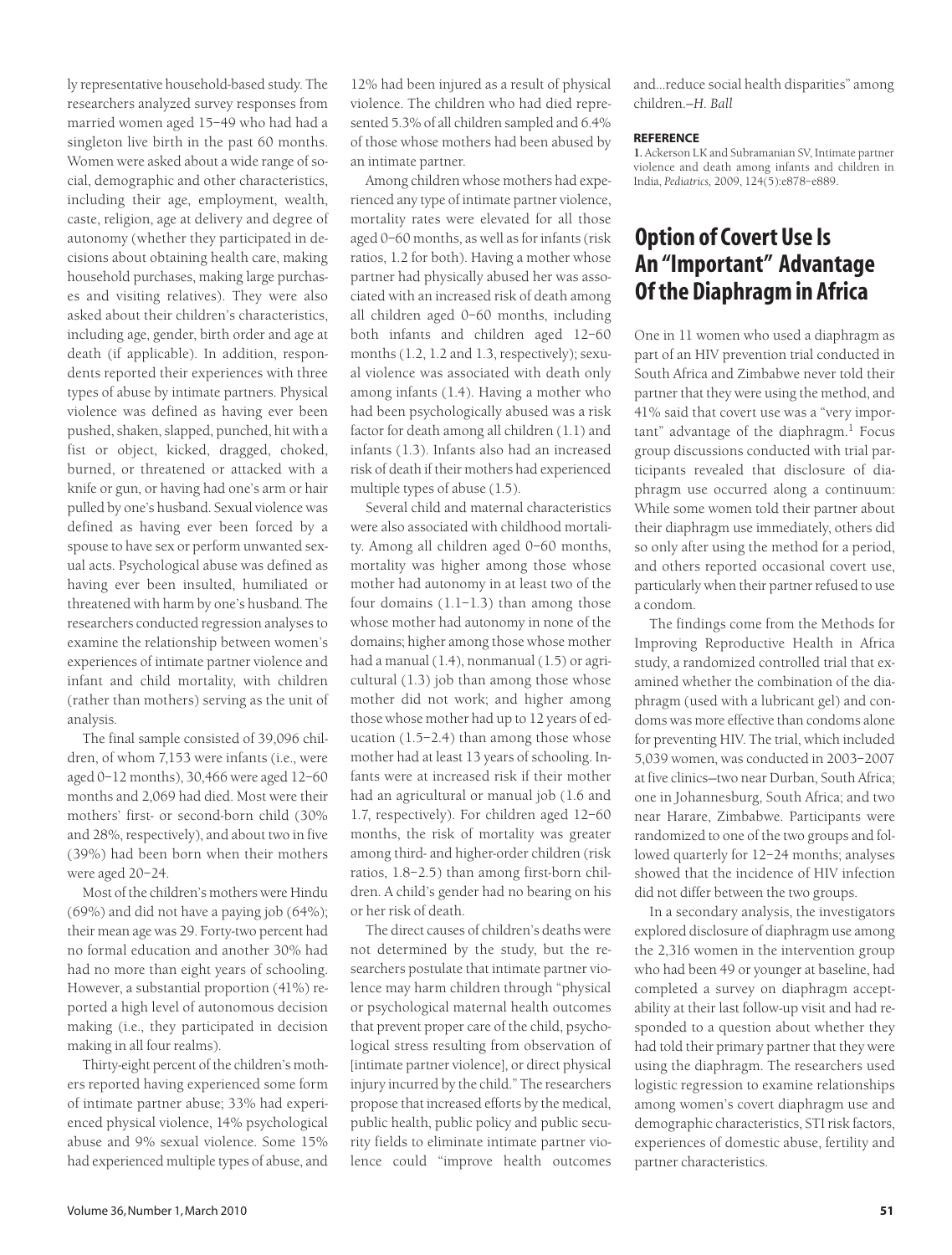#### *Digests*

In addition, the researchers conducted focus groups with a systematically selected sample of trial participants and their male partners. For this analysis, they examined transcripts from 14 focus groups involving 105 women from the intervention group and seven focus groups involving 31 male partners. Because the focus group participation rate was much lower for male partners than for female study participants (14% vs. 60%), the researchers also conducted in-depth interviews with 10 men. Focus group and interview participants were asked in detail about their experiences with the trial and their perceptions and use of the diaphragm, gel and condoms.

Women who took part in the trial were aged 28 at baseline, on average, and their mean length of participation was 21 months. Eighty-eight percent of women revealed their diaphragm use to their primary partner during the first three months of the trial; only 9%, or one in 11 women, concealed their use for the entire trial.

Among respondents who did not disclose their diaphragm use, the most common reason for concealment was that the woman thought her partner would disapprove of or be upset about her diaphragm use (60%); smaller proportions said that their partner would insist on not using the method (18%), believed that the matter was not their partner's business (15%) or gave other reasons (7%). Even though the vast majority of women told their partner that they were using the diaphragm, the ability to conceal its use was widely considered an important advantage of the method: Eighty-eight percent of participants agreed or strongly agreed that women like the diaphragm because they can use it without their partner's knowledge, and 41% said that they themselves considered it "very important" that the method could be used covertly.

In logistic regression analyses, study site was the factor most strongly associated with concealment: Women in South Africa were much more likely than their counterparts in Zimbabwe to report covert use (odds ratios, 8.8 and 12.4 for Durban and Johannesburg, respectively). In addition, women aged 35–49 at baseline were more likely than 18–24-yearolds to report covert use (1.7), and the odds of concealment were also elevated among women who were not living with their primary partner (1.6), had used male condoms during the study (4.1) or knew, suspected or weren't sure whether their regular partner had

had other partners in the past three months (1.7–1.8). In addition, women who had had sex 1–3 times per week were less likely than those who had had sex at least four times a week to conceal their diaphragm use (0.6).

In focus group discussions and interviews, most women and their partners said that diaphragm use should be a joint decision, and that covert use, if discovered, would likely result in "serious fights" between husband and wife and possibly lead to violence or divorce. However, findings also suggested that disclosure of diaphragm use occurred along a continuum that, while bookended by full disclosure and complete concealment, included several intermediate approaches. For example, some women initially hid their diaphragm use to test whether their partner could feel the device. Others did not tell their partner for a long time; used the diaphragm covertly when their partner did not want to use a condom; or adopted a "don't ask, don't tell" approach in which they mentioned the diaphragm once but did not discuss it again. Covert use was higher in South Africa than in Zimbabwe, interview results suggested, because women placed greater emphasis on individual rights in the former country and had greater fear about the consequences of being caught in the latter.

The researchers suggest that the rate of covert use among study participants may have been lower than would occur under real-world conditions, because the frequent clinic visits required for the trial made it difficult for women to conceal their participation. Nonetheless, the qualitative findings suggest that "occasional and circumstantial covert use was strategically important for many women." The issue may be particularly relevant for disempowered women, who lack the ability to request or insist that their partner use a condom; for these women, the investigators note, the decision to use a diaphragm covertly involves weighing the risk of becoming infected with HIV (if they don't use the method) against the risk of being beaten or divorced (if their covert use is discovered). They add that research on the relationship between gender dynamics and disclosure of diaphragm use should shed light on "the need and preference for covert use across different populations."*—P. Doskoch*

### **REFERENCE**

**1.** Sahin-Hodoglugil NN et al., Degrees of disclosure: a study of women's covert use of the diaphragm in an HIV prevention trial in Sub-Saharan Africa, *Social Science & Medicine,* 2009, 69(10):1547–1555.

# **In Malawi, the Desire To Have a Child Falls After a Positive HIV Test**

After learning that they had tested positive for HIV, Malawian men and women reported a substantially reduced desire to have a child in the future, according to a longitudinal study.<sup>1</sup> The proportion of respondents who said they wanted another child declined from 60% to 19% among those who had learned that they were HIV-positive, while it dropped to a much smaller degree—from 51% to 30%—among those who had not received a positive result. In interviews, the dominant concern of HIVpositive women who wanted to stop childbearing was fear that having a child would undermine their health, whereas HIV-positive men who wanted to stop having children believed that they would not live long enough to provide for those children or benefit from having them.

The relationship between HIV status and fertility preferences is receiving increased attention from researchers, but the pathways linking infection and childbearing remain poorly understood. This study examined how the fertility preferences of men and women in Malawi were affected after they learned that they had the virus. Because both its fertility rate and its HIV prevalence are high, Malawi is well-suited for such a study. Furthermore, HIV testing and counseling became widely available in 2004 in district hospitals and subsequently in rural hospitals and clinics. Data were from the Malawi Diffusion and Ideational Change Project (MDICP), in which 1,521 ever-married women and their husbands were randomly selected from 120 villages across the country and were surveyed in 2001, 2004 and 2006. Respondents did not know their HIV status prior to the 2004 survey, when the project offered participants HIV testing and counseling; they reported their fertility preferences in the 2001 and 2006 surveys. Data were analyzed using difference-in-differences logistic regression models, both with and without propensity score matching of respondents; the difference-in-differences approach allowed for comparison of changes in fertility preferences between respondents who had received positive HIV test results and those who had not received their results, had tested negative or had not been tested, while propensity matching ensured that the demographic and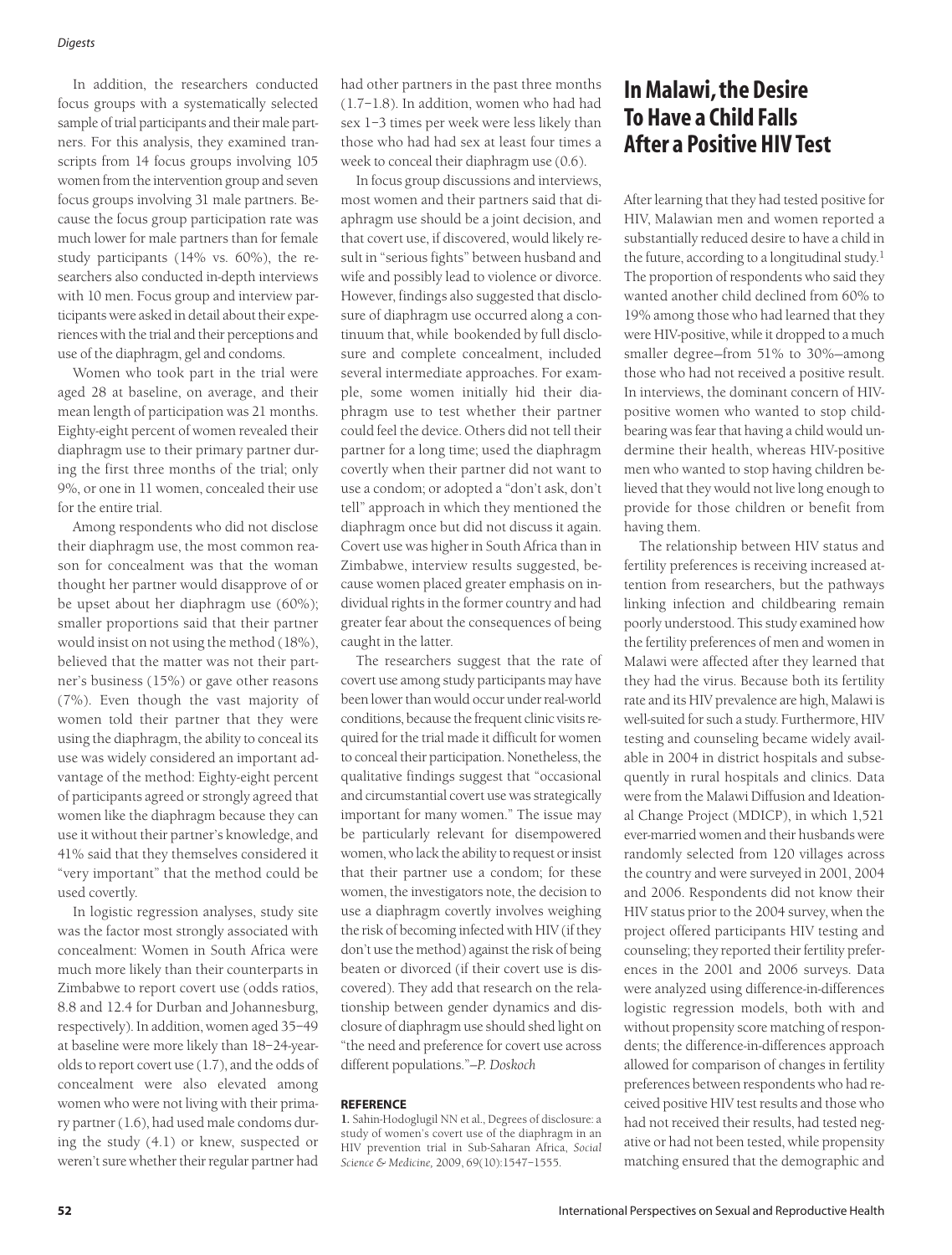sexual history characteristics of HIV-positive respondents were similar to those of other participants. In addition, the researchers analyzed qualitative data collected from 23 in-depth interviews with HIV-positive men and women who either were MDICP participants or had attended a clinic for the prevention of motherto-child transmission of HIV.

In 2001, the mean ages of surveyed women and men were 32 and 40, respectively, and respondents had an average of four living children. One in five women had at least a primary education, as did two in five men; nearly all respondents were married. By 2006, 5.5% of women and 2.5% of men had tested positive for HIV and received their test result. Compared with respondents who had not received a positive HIV test result by 2006, those who had were more likely to be female or unmarried and to suspect that their spouse had had an extramarital relationship; in addition, they had fewer living children and had been married a greater number of times. However, following propensity score matching, these differences were no longer statistically significant; similarly, no differences were apparent when the sample was divided by gender.

Between 2001 and 2006, the proportion of women who said they wanted to have a child in the future declined from 53% to 28%, while the proportion of men who wanted a child fell from 50% to 31%. The proportion who said they wanted a child declined by 41 percentage points (from 60% to 19%) among respondents who had received a positive HIV test result, but by only 21 percentage points (from 51% to 30%) among those who had not received a positive result.

In the multivariate regression analyses, which controlled for gender, age, education, marital status, number of living children and region, respondents who had received a positive HIV test result were less likely than those who had not received such a result to report that they wanted to have a child in the future (odds ratio, 0.3); among men, the odds were even lower (0.1). The findings were similar when propensity score matching was included in the regression models: In both the combined and men-only models, the odds of wanting a child were reduced among respondents who had received a positive HIV test result (0.4 and 0.2, respectively). The womenonly models found no differences in the likelihood of wanting to have children.

Qualitative data largely supported the regression findings. In general, both men and

women who had received a positive HIV test result said they did not want a child, but their motivations differed. Most of the interviewed women wanted to stop childbearing because of concerns for their own health, while some also feared for the health of a future child; a small minority said they wanted to continue having children because they believed that doing so would allow them to live a "normal" life until they became ill. Men's motivations for not wanting children were considerably different from women's: They believed that because they would not live long enough to provide for these children or to benefit from them (e.g., as a source of pride or future financial support), there was little reason to have them. Men also believed that these children were likely to die within a few years.

This study was unique in examining change in fertility preferences over time and in assessing both quantitative and qualitative data. Yet the researchers noted several limitations of the study. First, the MDICP sample was not nationally representative; female respondents were older and nearer to the end of their childbearing years than the typical Malawian woman of reproductive age. Second, in the fiveyear period between the 2001 and 2006 surveys, a variety of factors may have influenced respondents' fertility desires, although propensity score matching should have limited the effect of any possible bias. Third, the attrition rate was higher among respondents who had tested positive than among those who had tested negative; however, among the former, attrition was higher among those who had not received their results than among those who had. Nonetheless, the study found that when Malawians learn that they are HIV-positive, many "may plan to have fewer children or decide to stop childbearing altogether," and the researchers note that "in the high-fertility, high-HIV-prevalence context of rural Sub-Saharan Africa…this shift will have large demographic, epidemiological, and reproductive health implications."*—J. Thomas*

### **REFERENCE**

**1.** Yeatman S, HIV infection and fertility preferences in rural Malawi, *Studies in Family Planning,* 2009, 40(4): 261–276.

## **Intravaginal Washes with Chlorhexidine May Not Reduce Neonatal Sepsis in Low-Resource Settings**

The use of chlorhexidine wipes during labor does not prevent early-onset neonatal sepsis or vertical transmission of group B streptococcus, according to a randomized, controlled trial conducted in South Africa.<sup>1</sup> No differences in the rates of neonatal sepsis (3–4%) or mother-to-child transmission of group B streptococcus colonization (54– 55%) were observed between the intervention and control groups. These results contrast with those of earlier African studies in which the use of chlorhexidine was associated with significant reductions in neonatal and maternal sepsis and neonatal mortality. In a comment on the study, Mullany and Biggar suggest that contextual differences between the current study and the earlier ones may account for the conflicting results, and that this simple, low-cost intervention should not be abandoned because of the new findings.2

Intravaginal washes with chlorhexidine have been thought to reduce sepsis by preventing newborns from acquiring vaginal bacteria during childbirth. Although nonrandomized studies have found intravaginal chlorhexidine washes efficacious in the reduction of sepsis-associated morbidity and mortality, the lack of demonstrated results from a randomized, controlled trial has hindered worldwide acceptance of the approach. If effective, such a cheap and accessible intervention would be a particular boon to developing nations, where the intrapartum antibiotic prophylaxis that has greatly reduced early-onset group B streptococcal disease in developed nations is typically unavailable.

Between 2004 and 2007, pregnant women presenting at the Chris Hani-Baragwanath Hospital, an urban public facility in Soweto that provides free maternal and pediatric care to low- to middle-income patients, were screened for eligibility to participate in the trial. Women were excluded if they planned to have a caesarean section, had genital warts or ulcers, had had antepartum hemorrhage or an intrauterine death, had a known allergy to chlorhexidine, were fully dilated, were younger than 15, or were carrying a fetus that had a severe congenital malformation or was presenting face first. In all, 8,011 women (and 8,129 newborns) were randomly assigned to either the chlorhexidine group or the control group.